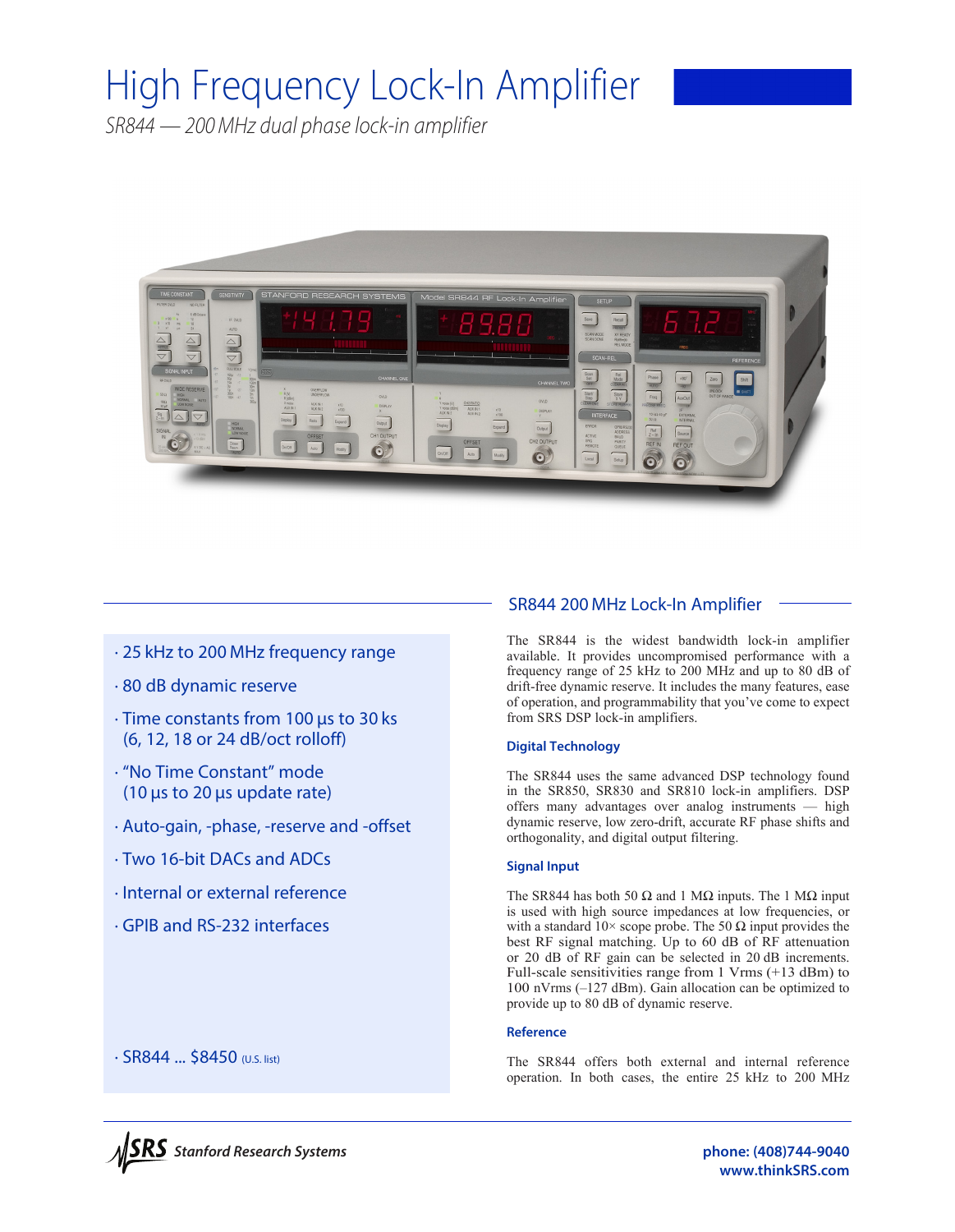frequency range is covered without any manual range selection. The external reference input has an auto-threshold feature which locks to sine, square or pulsed signals. The internal reference is digitally synthesized and is adjustable with 3-digit frequency resolution.

Harmonic detection of the 2F component is available for both internal and external reference modes.

A reference output (1.0 Vpp square wave into 50  $\Omega$ ), which is phase synchronous with the lock-in reference, is available in both external and internal mode.

## **Output Filters**

Time constants from 100  $\mu$ s to 30 ks can be selected with a choice of 6, 12, 18 or 24 dB/oct rolloff. For high-bandwidth, real-time outputs, the filtering can be by-passed entirely. In this "No Filter" mode, the effective time constant is about 30  $\mu$ s, with the analog outputs updating every 10 to 20  $\mu$ s.

#### **Ease of Operation**

The SR844 is easy to use. All instrument functions are set from the front-panel keypad, and the knob is used to quickly adjust parameters. Up to nine different instrument configurations can be stored in non-volatile memory for fast, reliable instrument setup. Standard RS-232 and GPIB (IEEE-488.2) interfaces provide connections to your data acquisition systems.

## **Useful Features**

Auto-functions allow parameters that are frequently adjusted to be set automatically. Sensitivity, dynamic reserve, phase and offset are each quickly optimized with a simple key stroke.

The offset and expand features are useful for evaluating small fluctuations in your signal. The input is nulled with the autooffset function, and output expand increases the resolution by up to  $100\times$ .

Ratio mode is used to normalize the signal to an externally applied analog voltage. It is useful to eliminate the effect of source intensity fluctuations.

Transfer function measurements can be easily made from the front panel by a programmable scan of up to 11 frequencies. Setups and offsets are recalled at each frequency in the scan.

#### **Analog Inputs and Outputs**

The two displays each have a user-defined output for measuring X, Y, R, R(dBm),  $θ$ , and X-noise or Y-noise. Two user-programmable DACs provide –10.5 V to +10.5 V outputs with 1 mV resolution. These outputs may be set from the front panel or via the computer interfaces.

In addition, there are two general-purpose analog inputs. These are 16-bit ADCs which can be displayed on the front panel, read over the interface, or used to ratio the input signal.

## **Internal Memory**

The SR844 has two 16,000 point memory buffers for recording (rates to 512 samples/s) the time history of each displayed measurement. Data may be transferred from the buffers using either interface. A trigger input is also provided to synchronize data recording with external events.

# **Ordering Information**

| <b>SR844</b>  | 200 MHz dual phase lock-in                                     | \$8450 |
|---------------|----------------------------------------------------------------|--------|
|               | amplifier                                                      |        |
| <b>SR445A</b> | Voltage preamplifier<br>$(350 \text{ MHz}, 4 \text{ channel})$ | \$1200 |



*SR844 rear panel*



**phone: (408)744-9040 www.thinkSRS.com**